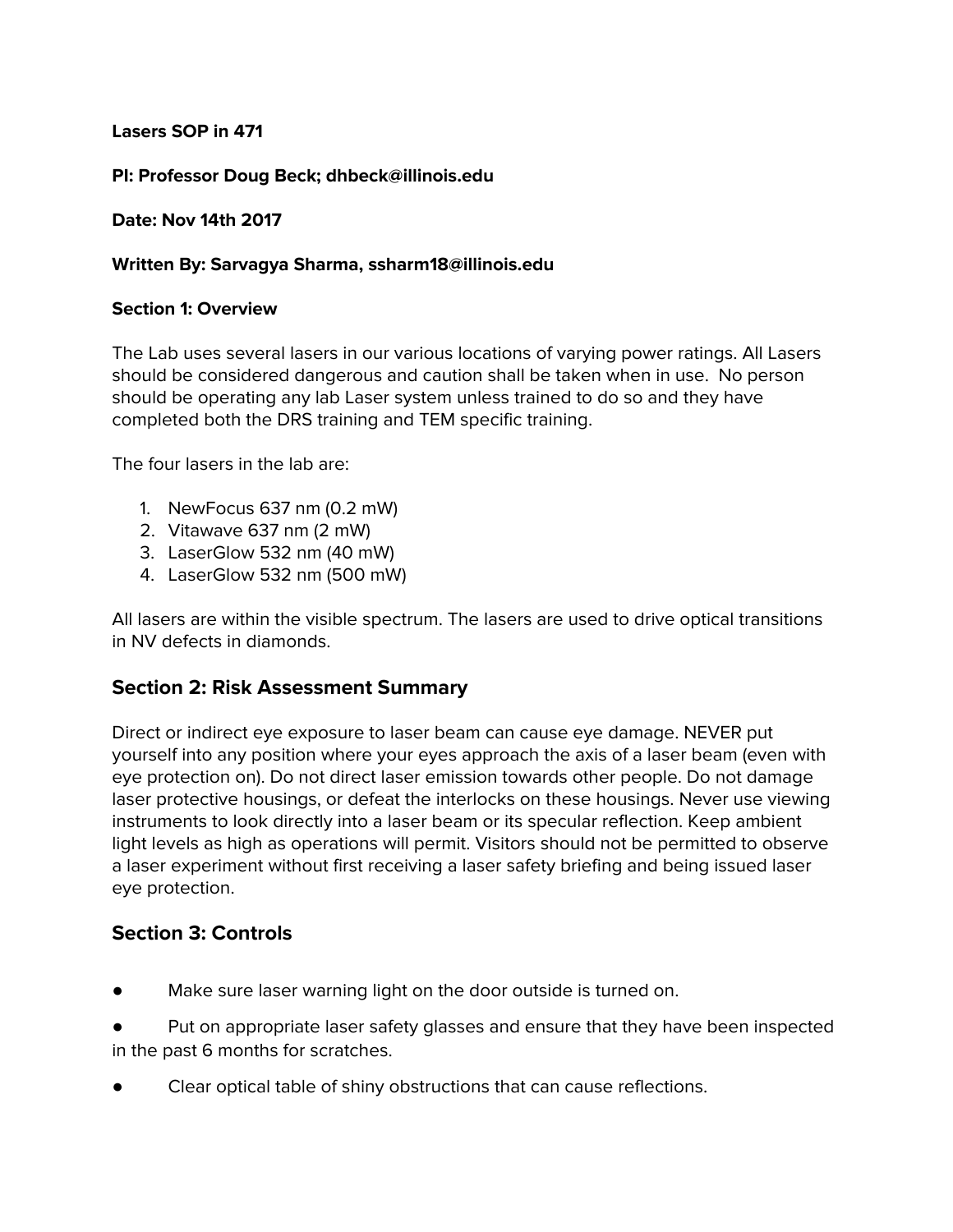Work with an attenuated laser beam while aligning.

Use beam blocks wherever appropriate. In most experiments with diamond defects, beam block should be placed behind diamond.

Ensure correct dichroic mirrors are being used when performing confocal experiments on diamonds. Reflected light from dichroics must be isolated.

Make sure all laser beam paths are terminated at the appropriate places before turning up the laser power.

●

# **Special Precautions**

Follow any pertinent safety precautions listed in the laser manufacturer's published owner's manual.

#### **Personal safety**

Eyewear must be of the correct optical density and offer protection at the wavelength of the lasers being used. Eyewear will only protect your eyes for short time periods, depending on the laser power. Therefore, do not look directly into any laser beam, even with laser eye protection on. Periodically inspect and replace damaged or defective eyewear. Check the Laser safety goggle checkoff sheet to see if this has been done recently. Check goggles yourself and initial and date the sheet.

# **Section 4: Operating Procedure**

- Make sure laser warning light on the door outside is turned on.
- Inspect safety glasses for scratches
- Put on safety glasses
- Make sure laser is turned to the minimum power setting if aligning
- Make sure that beam paths are at a safe height (not at eye level when seated or standing).
- Turn on laser power by turning interlock key
- Use beam blocks to block high-power beams at their source (except when the beam is actual needed for alignment).
- Make sure all beams and reflections are terminated before high-power operations begin.

# **Section 5: Emergency Response**